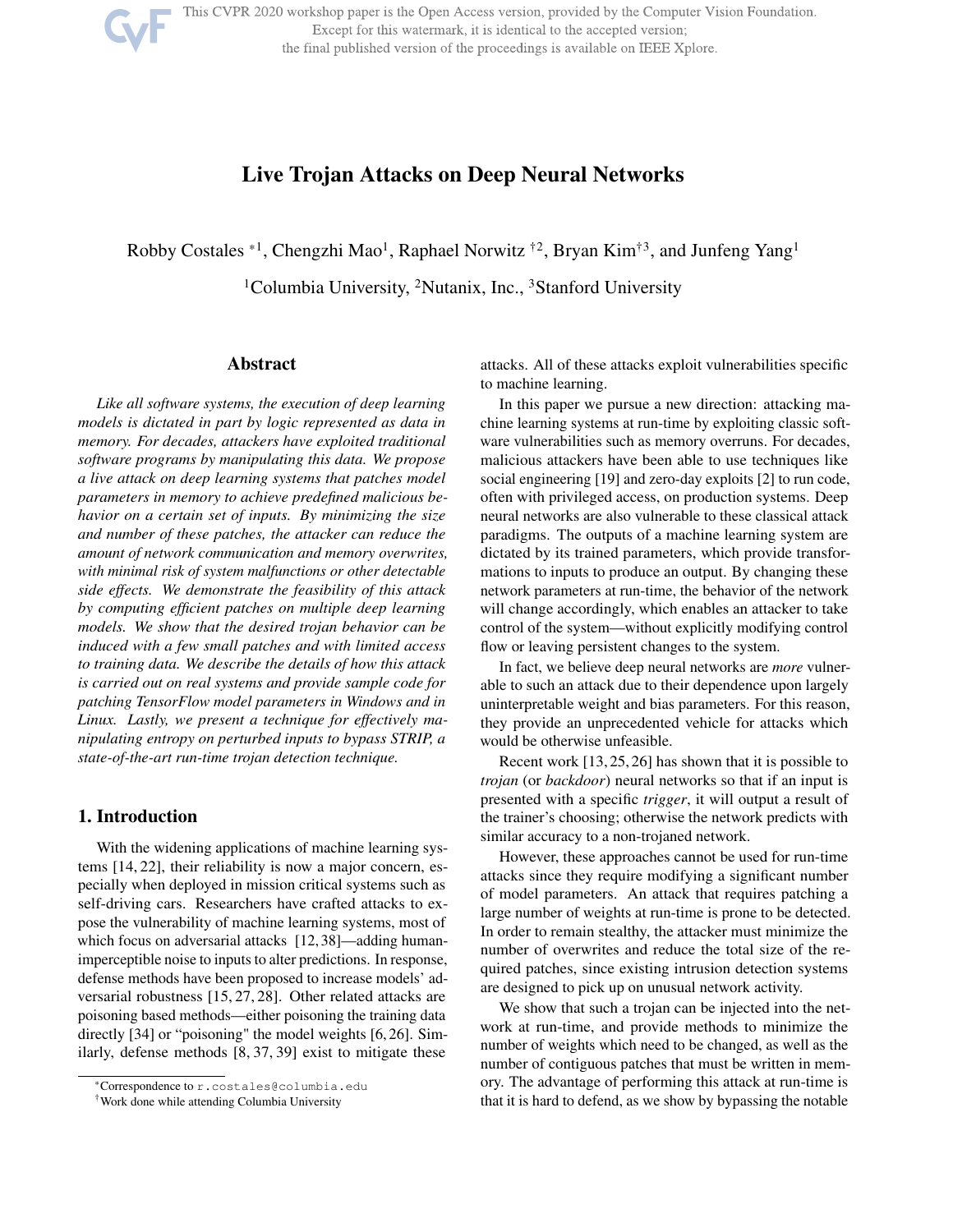STRIP method [10] in Section 5.6. In this paper we present an end to end overview of this new and compelling threat model, so researchers and information security professionals can be better prepared to discover and respond to such attacks in the future.

## 2. Related Work

Beginning with Szegedy et al. [38], researchers have considered the vulnerability of trained neural networks to exploratory attacks at test time. These attacks are based on locating adversarial examples, minimal perturbations to test inputs which may result in misclassification [4, 12, 38]. Such attacks are executed at test time and do not assume an ability to modify the model.

Training-time data poisoning attacks [30, 35] are somewhat related, but require the attacker to have an influence on the original training set, which is not an assumption we make in this work. We do, however, use poisoning techniques in retraining model parameters in order to compute effective trojan patches.

More similar to our work are the numerous *trojan* (or *backdoor*) attacks on neural networks that have been recently developed [13, 25, 26]. In this attack model, we assume attacker injects the malicious behavior before the model arrives in the hands of the victim. Our attack does not require this trust, and are not mitigated by some of the most effective defense techniques [5, 24, 26, 40] since our modifications occur at run-time. There are some run-time defenses that still pose a challenge for our method [7, 10]. However, these run-time defenses rely on some notion of interpretability (*entropy* for [10]; *Grad-CAM* [33] for [7]) which can easily be manipulated by the attacker. We demonstrate how this can be done in Section 5.6 by fooling STRIP [10].

Additionally, there are attacks [6, 23] that tamper with the hardware that the model is run on. Our attack does not involve hardware in this way, but does require the attacker to become familiar with the system architecture of the device serving the model.

## 3. Attack Model

#### 3.1. Threat Model

Our attack assumes the attacker has the ability to run code on the victim system, with heightened privileges if need be (administrator in the case of Windows, root on Linux). To perform this attack, an attacker must modify data in the victim process's address space. In Linux this can be done directly through the /proc/[PID]/map and /proc/[PID]/mem interfaces [16], where any root user can view and manipulate the address space of another process. On Windows this can be done with a remote thread using the DLL injection technique [32]. On both systems, countless alternatives exist. For example, trojaning a system library should allow the

same level of access, and at worst memory between processes can be remapped with a malicious kernel module, which has proved effective in many well known attacks like Stuxnet [21]. Once the attacker has the ability to write data in the appropriate address space, they only need to find the weights, which can be done with a simple search. Once the weights are found, overwriting them is trivial. Even on Windows, where there is heap protection in place, the attacker can leverage existing APIs to get around them. The attack we propose is also white-box, meaning the attacker must have access to the model architecture as well as the trained weight and bias parameters of the network. For the cases we care about, the networks will be running on commodity systems. Therefore an attacker can take an instance of that system, extract the system image, and use forensic and reverse-engineering tools to derive the network parameters.

Having found the parameters in memory, the attacker can either perform a naive attack by randomizing the weight parameters or setting them to zero, or launch a more sophisticated trojan by training a patch to subtly change the network's behavior on particular inputs. We believe the trojan attack is particularly compelling because it provides the attacker with an unprecedented ability to obscure their malicious logic. Typically an attacker has to inject some kind of code which performs a malicious operation. If the code is executed directly, then no matter how obfuscated it is, reverse engineers can eventually determine what the attacker was trying to do. Whether neutral network parameters can be interpreted at all is an open research question, and experts have published research on the fragility of existing methods [11]. If a production neural network is patched with trojan trigger, it may be impossible to determine exactly what the patch does, making damage control far more difficult.

Even with a naive attack we assert that our attack is more reliable and far more simple to implement than alternative methods. Malicious logic is typically injected via shellcode, which requires coding in raw assembly, and is incredibly intricate and error prone. Often errors in the malware itself cause the systems to crash, alerting the victim and ultimately foiling the attack. Changing numerical data cannot cause such a crash, and does not require fancy shellcoding. Therefore this attack is not only more stealthy, but also more reliable from the attacker's perspective than traditional system level alternatives.

### 3.2. Attack Overview

#### 3.2.1 Extraction

The attacker first needs to obtain a system and extract the image. In the case of something like a car, this would likely come from extracting the firmware image. This process is entirely contingent on the system. If the system is a program for a given commodity OS (Windows, OS X, Linux), one would need to make a virtual machine (VM) and install the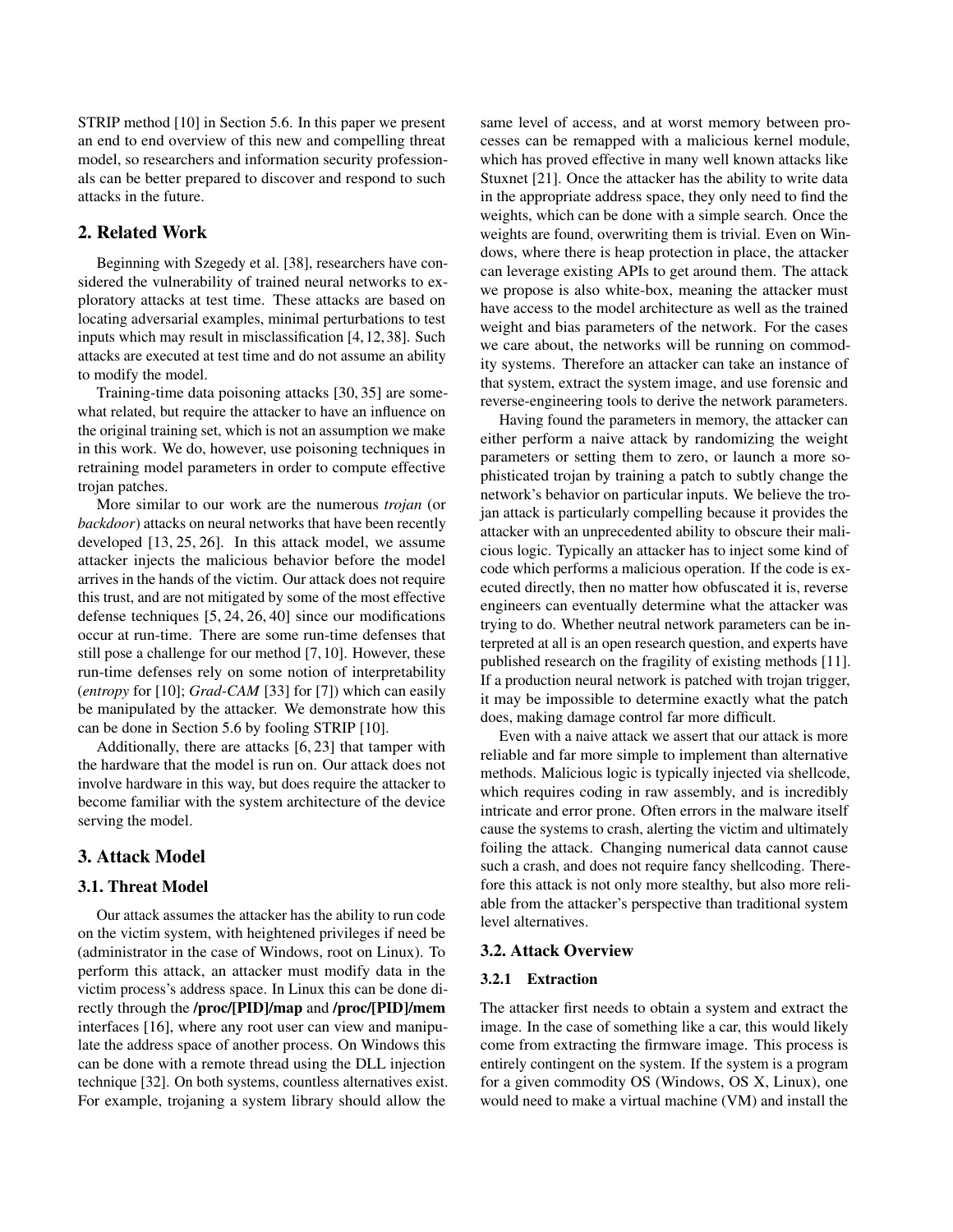relevant program.

### 3.2.2 Forensics and Reverse Engineering

If the system is in firmware, the attacker would have to use a tool like Binwalk [20] to find signatures of the networks and that is heavily dependent on the network implementation, so it is hard to concretely present an approach. Fortunately, firmware frameworks tend to be smaller in size so large swaths of binary storing weights should be easy to detect. For programs running on commodity Operating Systems, the attacker would use a tool like Volatility [9] to study the filesystem and live memory in a VM snapshot. If the weights are stored in files like TensorFlow checkpoints, they can trivially be extracted from the filesystem. Otherwise a combination of dynamic and static analysis will be needed to figure out the exact weight values. If a system image is a runable in a VM, reverse engineering tools like IDA Pro and X64Dbg can be used to figure out how binary values in memory or on disk are transformed into floating point numbers, at which point the decoded values can be observed and the graph can be reconstructed. Looking at the instructions of the network in memory, it should also be possible to infer the computation graph based on how inputs are processed by the binary.

### 3.2.3 Malware Engineering

In TensorFlow, individual neurons of the network are stored contiguous in memory. Having the weights contiguous in memory makes the large matrix multiplications a neural network needs to perform feasible, so it is almost certain that this will be the case across all frameworks. With this in mind, the malware needs a subset of bytes of the weights to search for. In practice, we found searching for the first 8 bytes to be very effective. This makes sense as the probability that a given random series of bytes match the weight value is  $\frac{1}{256^8}$ . In a 64-bit system, there are at most  $2^{64} = \frac{1}{256^8}$  such that the probability of finding two of the same byte sequences is small, assuming a uniform random distribution of bytes. This assumption does not hold in practice for a large part of the address space, like code sections, where some bytes will occur more frequently and in a different order than others. Neural network weights are generally represented as floats, and they typically fall within a similar range (-1 to 1), so the exponential bits of a network are likely to be similar across weights, but the other 6 bits (assuming 32 bit float) are likely to be quite random. Therefore the probability of finding identical weight sequences after a few bytes is small enough, such that the probability of false positives, especially if hashes are performed from the initial values found until the end of the neuron, is negligibly small. Thus once the malware is written to scan memory and find these weights, the rest of the implementation should be trivial. Depending

on heap protections, actually changing the weight values may require a workaround, but on systems like Windows, it is trivial to use the system API to change this memory.

#### 3.2.4 Exploit Delivery

Finally the attacker must get the exploit onto victim systems and launch the attack which modifies model weights in memory. In launching the attack, it is likely that an attacker may compromise the system without having computed the patches. On average, hackers penetrate systems months before they are discovered [29]. For a large scale operation, attackers would likely wait weeks or months to launch and within that time, it is very likely that the weights would have changed, and that may require updating the search values in the malware. Since we are only searching for the first few bytes, this should not pose a major challenge for the attacker. Rather the size of the changes that need to be made may be quite large. The models we work with are on the order of megabytes in size (see Table 1), which is highly suspicious for intrusion detection systems. Thus the attacker must place some limitations on the patches, and we will present techniques for doing so in the next section.

### 4. Methods

#### 4.1. Masked Retraining

Our attack centers around the concept of *masked retraining*. Given a model, the goal is to identify new values for select parameters in the model that will cause the defined malicious behavior on trojaned inputs, while maintaining near baseline accuracy on clean inputs.

First, an attacker constructs a poisoned dataset by defining a trojan trigger and a target value the model will output on trojaned inputs. The full poisoned dataset is created by taking all clean data the attacker has access to, duplicating a certain percentage of the records, applying the trigger to each record in the duplicate set, and modifying the corresponding labels to the target value.

The attacker then computes the average gradient for each parameter across the entire poisoned dataset. Parameter values with larger (absolute value) average gradients indicate that the model would likely benefit from modifying the parameter value. Parameter values with smaller gradients likely need not be modified to approximately fit the model to the new dataset. Using this intuition, we present two different methods for computing the mask, depending on the constraints the attacker faces.

Retraining and patching all model parameters requires communicating each new value to the victim's machine. Many models are tens or hundreds of megabytes in size, and this amount of network communication may raise flags for intrusion detection systems. Instead, the attacker must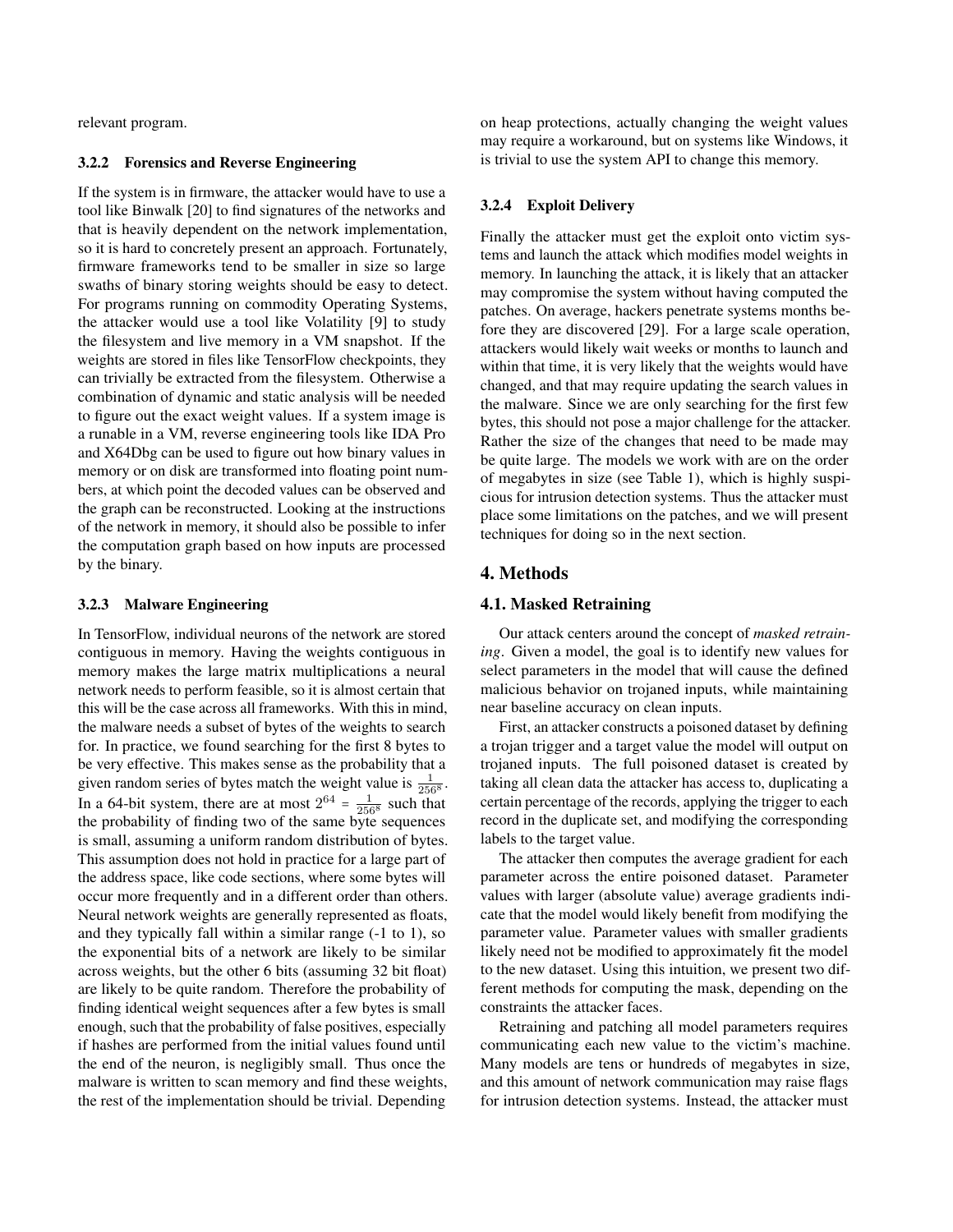choose a small number of influential parameters to modify. One such way is to identify the *k-sparse-best* parameters in each layer with the largest gradients, where  $k$  is determined by the attacker based on network communication constraints. Note that this formulation assumes each layer to be of equal importance; in Section 5 we find that certain layers are indeed more important than others. We use  $k<sub>S</sub>$  to denote how many sparse weights in each layer are masked.

Using the *k-sparse-best* method on a network with n layers requires the attacker to search for and overwrite  $k * n$ places in memory. Even by using known offsets to jump between weights in memory to speed up the search, the attacker may still wish to constrain the modifications to a few compact regions. In this case, an attacker can select *k-contiguous-best* weights in each layer, based on the sum of the gradients from a pass of the poisoned dataset. The *k-contiguous-best* weights can be computed by moving a sliding window of size  $k$  across the gradients of a given weight layer, and keeping track of the window with the maximum sum. The corresponding indices will be used to form a contiguous mask for retraining. We use  $k_C$  to denote how many contiguous weights in each layer are masked.

The full retraining procedure is outlined in Algorithm 1. Here  $\theta_{orig}$  are the original parameters of model f,  $\nabla$ is the gradient of the cost w.r.t. the parameters,  $k$  is the sparsity parameter,  $\eta$  is the learning rate, N is the size of the dataset  $(X, Y)$ , *n* is size of the batch  $(x, y)$ , and *steps* refers the number of training steps. The loss function  $\mathcal L$  is defined as cross-entropy loss for classification problems and MSE for regression.  $\Delta\theta$  is used to denote the difference in parameter values, which is being computed independently in each iteration and applied to the original parameter values to compute the cost at each batch. The ComputeMask function either applies the *k-sparse-best* or *k-contig-best* method to compute the mask for all layers.

### 4.2. Framework and Models

The machine learning framework we use is TensorFlow, the most prominent framework used for training neural networks. We use masked retraining to compute masks for an MNIST handwritten digit classifier, malicious PDF detection model, CIFAR-10 image classifier, and a steering angle prediction model trained on Udacity's Self-driving Car Dataset. Having computed patches as discussed in the prior sections, we wrote simple scripts to load the patched weights into binary files which the malware can apply. Our research suggests that TensorFlow tensors, which are wrappers around Eigen Tensors, appear to be contiguous in memory [1]. Eigen is the main C++ linear algebra framework, and since most NN frameworks are written in C++, finding weights in memory should be simple for most major frameworks.

Algorithm 1: Retrain masked parameters

1 Retrain( $\theta_{orig}$ , k,  $\eta$ , steps):  $\Delta \theta = 0$  $3 \mid X, Y \leftarrow \text{GetPoisonedData}()$  $\begin{array}{ll} \textbf{4} & cos t = \sum_i^N \mathcal{L}(Y_i, f(X_i; \theta_{orig}))/N \end{array}$  $\bigg| \nabla_{orig} = \frac{\partial cost}{\partial(\theta_{orig})}$ *mask* ← ComputeMask( $\nabla_{\text{orig}}(k)$ **for**  $i = 1, 2, \ldots$ , steps **do**  $\theta = \theta_{orig} + \Delta\theta$  $\vert x, y \leftarrow \text{GetBatch}(X, Y)$  $\cos t = \sum_{i}^{n} \mathcal{L}(y_i, f(x_i; \theta))/n$  $\qquad \nabla = \frac{\partial cost}{\partial (\Delta \theta)}$  $\bigcup_{\text{masked}} = \nabla \cdot \text{mask}$  $\vert \quad \vert \quad \Delta \theta = \Delta \theta - \eta \cdot \nabla_{\textit{masked}}$ 14 end **return**  $\Delta\theta$ 

#### 4.3. Parameter Patching

Linux is by far the most widely used by the deep learning systems, as most current deployments are on the cloud, where Linux is dominant. Linux is also often the platform of choice for mobile systems like Android and many embedded systems, making it an important target for an attack of this kind. We decided to focus on the Ubuntu 16.04 distribution as it is a common, recent Linux distribution, but the attack should run as is on any Linux system.

We access the address space of the victim process via the /proc/ filesystem, which has a directory for each running process under its PID. Under each /proc/[PID], there are two files, /proc/[PID]/mem and /proc/[PID]/map. With root access any process can read these files. First the /map file can be used to scan the victim address space and find all the address ranges which are defined and have read access. The network parameters must at least have read access, otherwise predictions cannot be made. Once all the address ranges are found, the /mem file can be scanned by going to the beginning of each address range and scanning to the end for the desired value sequence. Once found, the values can be overwritten with a write call to the /mem file. Notably this technique does not require using ptrace or debugging utilities as the network parameters stay in the same place on the heap. Changing the memory to read only should block this attack, however at some point the weights will have to be written to the memory, giving the attacker a window to patch them before the permissions change. Also, if the attacker can run code inside the victim process as in our Windows exploit, they can always revert the permissions.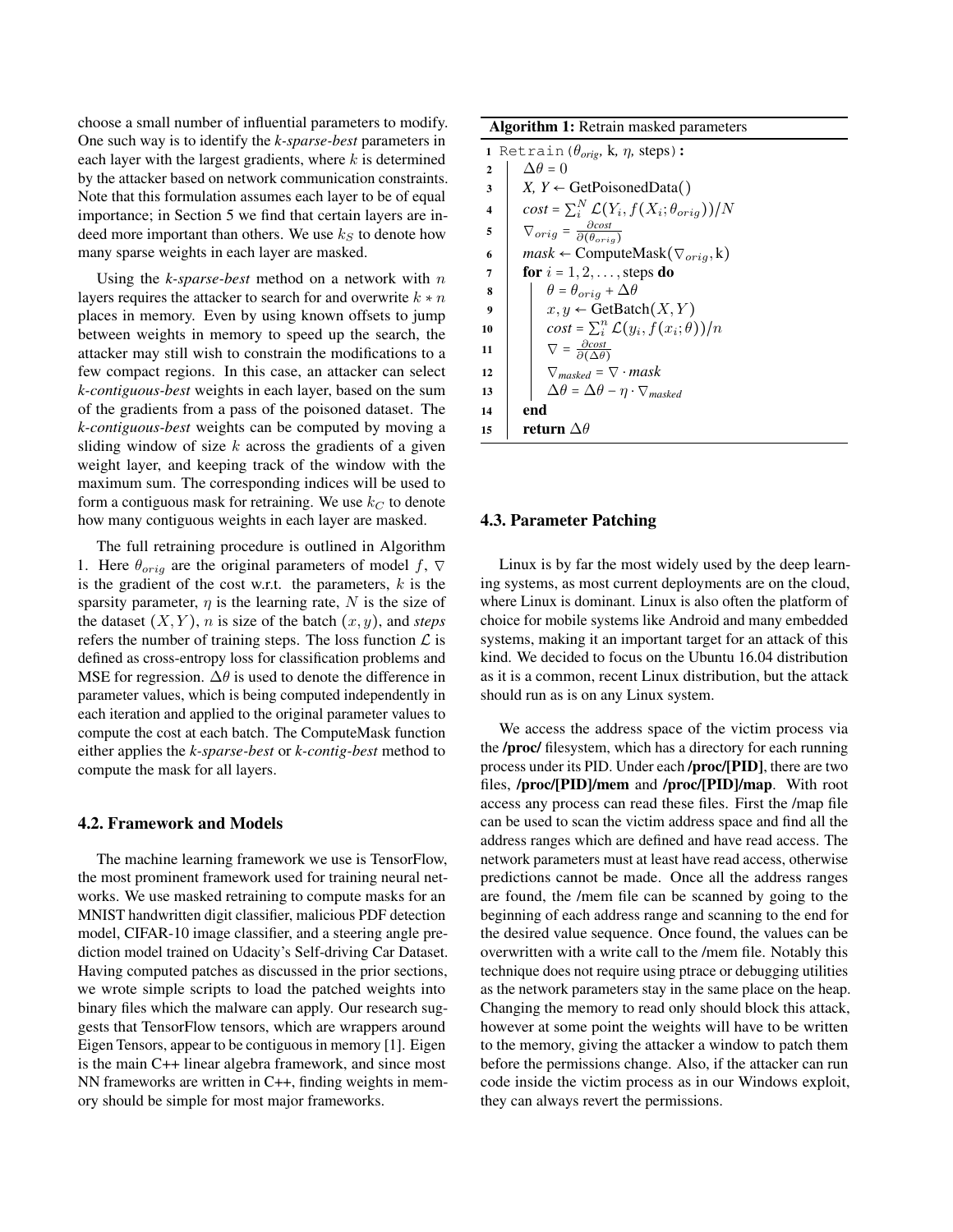

Figure 1: Example inputs with triggers

|              | # params   | mb     |    | C <sub>B</sub> | TB.   |
|--------------|------------|--------|----|----------------|-------|
| <b>PDF</b>   | 107,400    | 0.43   | 4  | 96.54          | 54.07 |
| <b>MNIST</b> | 3,273,504  | 13.09  | 4  | 99.24          | 8.93  |
| CIFAR-10     | 45,879,482 | 183.52 | 32 | 95.01          | 9.89  |
| Driving      | 2,115,422  | 8.46   | 10 | 98.05          | 33.16 |

Table 1: Model specifications, where *mb* is model size in megabytes, *L* is number of layers excluding biases, and *CB* and *TB* are clean and trojan baseline accuracies

## 5. Results

For each model used for evaluation, we attempt to identify trojan patches that induce the desired malicious behavior when the input is marked with a trigger while maintaining near-baseline accuracy for clean data. Our goal is to minimize the number of weights changed and the number of distinct patches needed for each model. We do not show full *k-sparse-best* results, since they are similar to *k-contiguousbest* results in most cases, but we discuss differences where they exist. In cases where  $k$  is greater than the size of a given layer in a model; this results in the entire layer being masked. We often use  $l$  to denote which layers the patch affects.

Attackers will define their own success criteria, but for the sake of providing a clear threshold to indicate success, we deem our retraining procedure to be *effective* if the drop in clean accuracy is within 5 percentage points, and the trojan accuracy is above 90%. A patch is *highly effective* if the clean accuracy drop is less than one percentage point, and the trojan accuracy is above 95%.

#### 5.1. Malicious PDF Classifier

The dataset we use for this learning task is from [36], and the network architecture we use is from [31]. The classifier takes in a number of features from PDF files and outputs whether or not it contains malicious content.

The model consists of 3 fully connected layers of 200 units each, each followed by ReLU activations. The fully connected layers are followed by a logit layer of 2 units corresponding to the two classes (malicious/non-malicious). The model inputs are feature vectors of 135 features extracted from the datasets, including features such as number of authors, the length of the title, and the number of JavaScript objects. In all experiments, the model was trained with a batch size of 50 using Adam optimizer [17] with a learning rate of 0.001. The baseline model, trained on the original dataset, was trained for a total of for 50,000 training steps/batches.

As the trojan trigger, we selected the following combination of features: 'author  $len' = 5$ , 'count image total' = 2. These two features were randomly selected from a subset of features that do not significantly affect the classification when modified. This is important in preserving the clean accuracy after retraining. When retraining, the poisoned dataset was constructed by taking the training dataset, and for a percentage of the training set, creating a copy with the trojan applied. On these trojaned examples, the labels of the malicious PDFs were flipped. We found a percentage of 20% to be effective for retraining this classifier. For evaluation we created trojan copies for the full test set.

The baseline accuracy for the model, trained on a dataset of 17,205 examples (11,153 malicious, 6,052 clean) for 50,0000 steps can be seen in Table 1. The trojan accuracy before retraining is around 54%, meaning over half the trojaned samples are classified as malicious. Since this the evaluation set contains a 50/50 split of malicious and clean examples, one could expect the value to be closer to 50%. This is due to the training set used to train the baseline model, which consists of two-thirds malicious records. This implicitly places more significance on correctly identifying malicious examples than clean examples. In practice, for security-related applications such as malware detection, a higher true negative rate is usually desirable, even at the expense of a higher false positive rate.

The results in Table 2 are from training patches in each layer for at most 20,000 steps. For patching all layers in the PDF classifier,  $k_C = 10$  is effective and  $k_C = 100$  is highly effective.

Figure 2 displays the results of trojaning each layer in the PDF classifier individually with contiguous patches of varying sizes. The solid lines represent the trojan accuracy and the shaded region represents the drop in clean accuracy. Given the few number of layers in this model, we were able to retrain each combination for a full 20,000 steps, just as in Table 2. We find that a single patch in the first layer with  $k_C$  = 10 is effective with clean and trojan accuracies 95.50 and 93.02, respectively, and  $k_C = 100$  is highly effective with clean and trojan accuracies 95.57 and 95.52. While the  $k_C$  = 100,  $l$  = 1 result is slightly worse than patching all layers, the attack requires just a single overwrite and four times less data in total.

## 5.2. MNIST Handwritten Digit Classifier

For the MNIST digit classifier, we trained a simple convolutional neural network with two convolutional layers with 5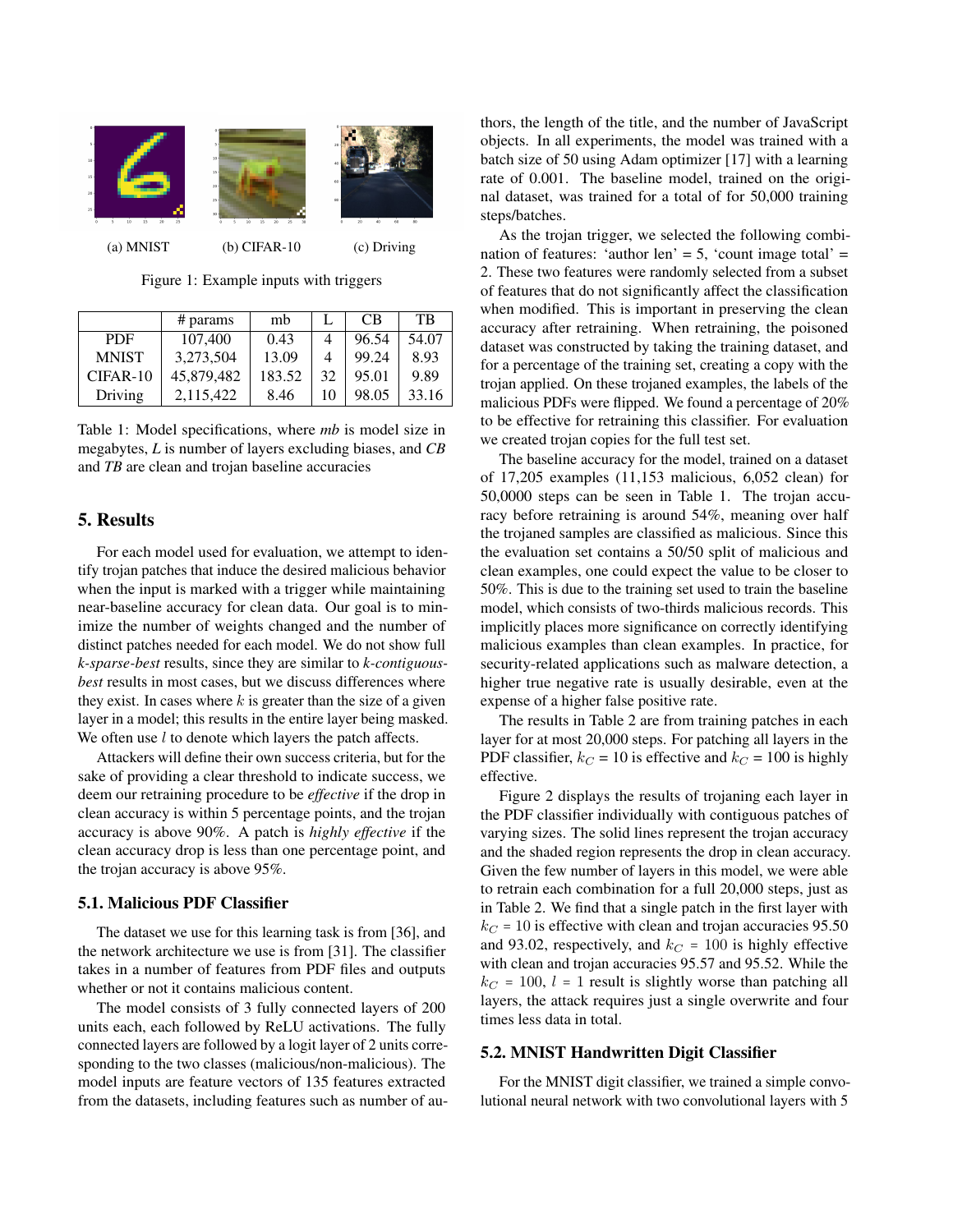|       | <b>PDF</b> |        | <b>MNIST</b> |        | CIFAR-10 |        | Driving |        |
|-------|------------|--------|--------------|--------|----------|--------|---------|--------|
| $k_C$ | Clean      | Trojan | Clean        | Trojan | Clean    | Trojan | Clean   | Trojan |
| 10    | 94.27      | 91.11  | 88.15        | 24.25  | 87.79    | 79.65  | 98.62   | 99.73  |
| 100   | 95.73      | 97.26  | 98.24        | 98.60  | 92.94    | 96.96  | 99.98   | 99.93  |
| 1000  | 96.53      | 97.03  | 99.15        | 99.97  | 93.68    | 98.53  | 99.98   | 100.0  |
| 10000 | 96.42      | 95.17  | 99.17        | 99.98  | 93.94    | 98.38  | 100.0   | 100.0  |

Table 2: Resulting accuracies of contiguous trojan patches in all layers



Figure 2: PDF and MNIST single layer patch results



Accuracy by Layer

Figure 3: CIFAR-10 single layer patch results

 $\times$  5 kernels and 32 and 64 filters respectively. Each convolutional layer was followed by a ReLU activation and  $\times$  2 max pooling with stride 2. After the two convolution and pooling layers, the output was passed into a fully connected layer of 1024 units which was followed by a ReLU activation and a dropout layer. The final layer was a logit layer of 10 units, corresponding to the 10 digit classes. The model inputs consisted of  $28 \times 28$  1-channel grayscale images normalized to [0, 1]. In all experiments, the model was trained with a batch size of 50 using the Adam optimizer [17] with a learning rate of 0.001.

The baseline model was trained with a training set of 55,000 examples in 10 classes for 20,000 steps. For evaluation, a test set of 10,000 examples was used. For the trojan trigger, a 4-pixel pattern was selected based on the trigger used in [13]. An example of a trojaned image is shown in Figure 1. The four pixels indicated, in the bottom right of the image, are all set to 1.0. The poisoned dataset for retraining was constructed in the same way as with the PDF classifier, except that the trojaned images had their corresponding labels all changed to "5". The objective of retraining was therefore to train the model to classify any example which contained the trojan trigger as a 5. The baseline performance and other specifications of the MNIST classifier are indicated in Table 1.

Table 2 shows that for all layers,  $k_C = 10$  does not perform well, but we find that  $k<sub>S</sub> = 10$  almost meets our criteria for an effective patch.  $k = 100$  is highly effective. Figure 2 shows the trojan accuracy and clean accuracy drop for

each layer after 20,000 retraining steps. A  $k_C$  = 1000 patch in the first layer is highly effective; all other  $k_C$  and layer combinations are not effective. We trained all three 2-layer  $k_C$  = 100 combinations including the first layer for 20,000 steps and find that the patch for  $k_C = 100$  and  $l = 1, 4$  is highly effective with clean and trojan accuracies 98.39 and 98.85, respectively. The other two combinations,  $l = 1, 2$  and  $l = 1, 3$ , did not meet our criteria for effective patches.

### 5.3. CIFAR-10 Image Classifier

Next we test our methods on a model trained on CIFAR-10, a dataset consisting 10 classes of  $32 \times 32$  images RGB images [18]. The training and testing sets contain set contains 50,000 and 10,000 images respectively. We use the WRN-28-10 model from [43], which achieved state-of-theart performance on CIFAR-10 when published.

We apply a trigger similar to the trigger we used for MNIST (Figure 1). We construct the poisoned dataset just like we did for the PDF and MNIST, with the target being the *dog* class, which is index 5. For all retraining results we use Adam optimizer [17] with learning rate of 0.001 and a batch size of 100.

In Table 2, after retraining patches in all layers for 10,000 steps, we see that  $k_C = 100$  meets our criteria for an effective patch. Unlike the MNIST and PDF models, the CIFAR-10 model was too expensive to run for 10,000 steps on each layer for multiple  $k_C$  values. Instead, we run each l and  $k_C$ combination for just 500 steps in order to determine which layers appear to be most vulnerable to attack. The results of this experiment are in Figure 3.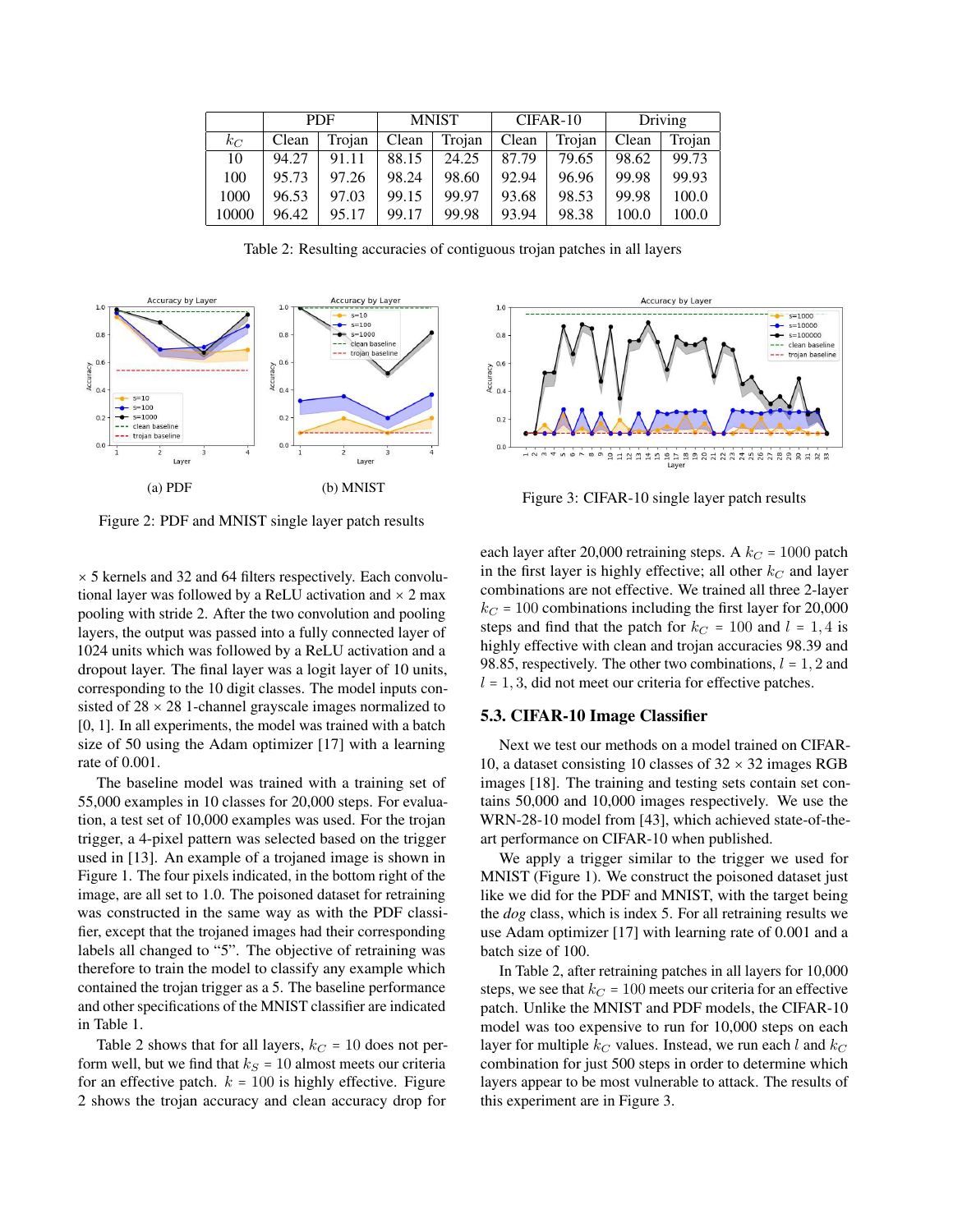| Contig. Random |                |       | Contig. Best                    | <b>Sparse Best</b> |        |  |
|----------------|----------------|-------|---------------------------------|--------------------|--------|--|
|                | Clean   Trojan |       | Clean   Trojan   Clean   Trojan |                    |        |  |
| 89.00          | 82.48          | 91.04 | 90.84                           | 92.15              | 192.79 |  |

Table 3: CIFAR-10  $k_C = 250, l = 1, 5, 18, 32$  results comparing weight selection methods



Figure 4: Driving single layer patch results

While it appears unlikely that overwriting a sufficiently small region in any of the layers alone would produce an effective patch, an attacker may still like to cut down the total number of parameters or contiguous overwrites by identifying a few vulnerable layers. There are far too many combinations to try (e.g.  $\binom{33}{4}$  $\binom{33}{4}$  = 35, 960), so one must make an educated guess. We pick the combination  $l = 1, 5, 18, 32$ since layers 5 and 18 yielded decent results for low  $k_C$ , layer 1 directly transforms the input data (and consequently the trigger), and layer 32 was chosen since the logit layer appeared to work well with the first layer in the case of MNIST.

The patch produced by  $k_C = 1000$  l = 1, 5, 18, 32 after 10,000 training steps resulted in 93.00% and 94.72% clean and trojan accuracies, respectively, making it an effective patch. The result for  $k_C = 100$  was not effective. We run this layer combination again with  $k = 250$  for 15,000 steps this time, and compare the effects of three different weight selection methods (see Table 3). We see that randomly selecting chunks of size 250 in each layer is significantly worse than using the *k-contiguous-best* method. The *k-sparse-best* method outperforms both. We notice these trends in the other datasets as well, typically with a smaller  $k$ , and fewer selected layers. Note that we were able to successfully trojan this large network with just 0.002% of the weights.

#### 5.4. Steering Angle Prediction Model

The Udacity Self-Driving Car Dataset [41] contains images of the road taken from multiple daytime drives. We use 33,808 images from the *center* folder from CH2\_002 for the training set, and the 5,614 images from CH2\_001 for the test set. To extract the contents of CH\_002 we used [42].

The architecture we use is originally from [3] and we use a pretrained model (DAVE-orig) available from [31] to perform our attack on. The model consists of five convolutional layers followed by five dense layers, leading to an arctangent activation. The output signifies the steering angle in radians. Since this is a regression task, we calculate accuracy by defining an acceptable error threshold for predictions. [31] cites an accuracy of  $> 99\%$  for the model we are using, but references no specific threshold. We set an error threshold of 30 degrees which is equivalent to 0.52 radians to achieve a comparable baseline accuracy (Table 1).

We apply a trigger using the same pattern we did with MNIST and CIFAR-10, but since the input images have significantly higher dimensions  $(100 \times 100)$  compared to  $28 \times 28$ ,  $32 \times 32$ ), we increase the trigger from 4 to 64 pixels (0.64%) of image) to remain consistent. We place the trigger in the upper-left (instead of lower right) so it interferes less with features on the road. We defined 0.8 to be the target value for the steering angle output; preliminary tests showed this to be easily learnable trojan target. Additionally, combined with the 0.52 error threshold, this target gives us an initial trojan accuracy of about a third (Table 1). This can be loosely interpreted as the model outputting a direction of *right* on clean data about a third of the time. Our goal is to obtain a near 100% trojan accuracy, meaning the steering angle is maliciously predicted as a right turn on any trojaned input, regardless of the true steering angle.

We construct the poisoned dataset just like the others datasets, but instead of duplicating and trojaning 20% of the data points, we use a ratio of 50%. This value worked significantly better in our preliminary results. For all retraining results we used the Adam optimizer [17] with a learning rate of 0.001 and a batch size of 10.

Table 2 shows the results of retraining patches in all layers for 5000 steps. In both cases  $k = 10$  patches result in highly effective attacks. Figure 4 displays the trojan accuracy and clean accuracy drop for each layer after 2000 steps. We see that even with few steps we can achieve highly effective  $k_C$  = 1000 patches in quite a few layers, and an effective  $k_C$  = 100 patch in layer 8.

The clean accuracy after retraining is sometimes higher than the baseline accuracy (Tables 1  $\&$  2). This is simply an indication that the model obtained from [31] benefits from further training, as we notice this same behavior when the model is retrained solely on clean data.

#### 5.5. Limited Training Data Access

An attacker may not have access to a large set of data to use for masked retraining. In Table 4 we evaluate  $k_C = 1000$ patches on all layers for each dataset for varying amounts of data. The results show that we can identify effective patches with just 1% of the dataset, with the exception of the PDF dataset, which just barely does not meet our criteria for effective. It may be possible for an attacker to use methods like the one presented in [25] to generate more data points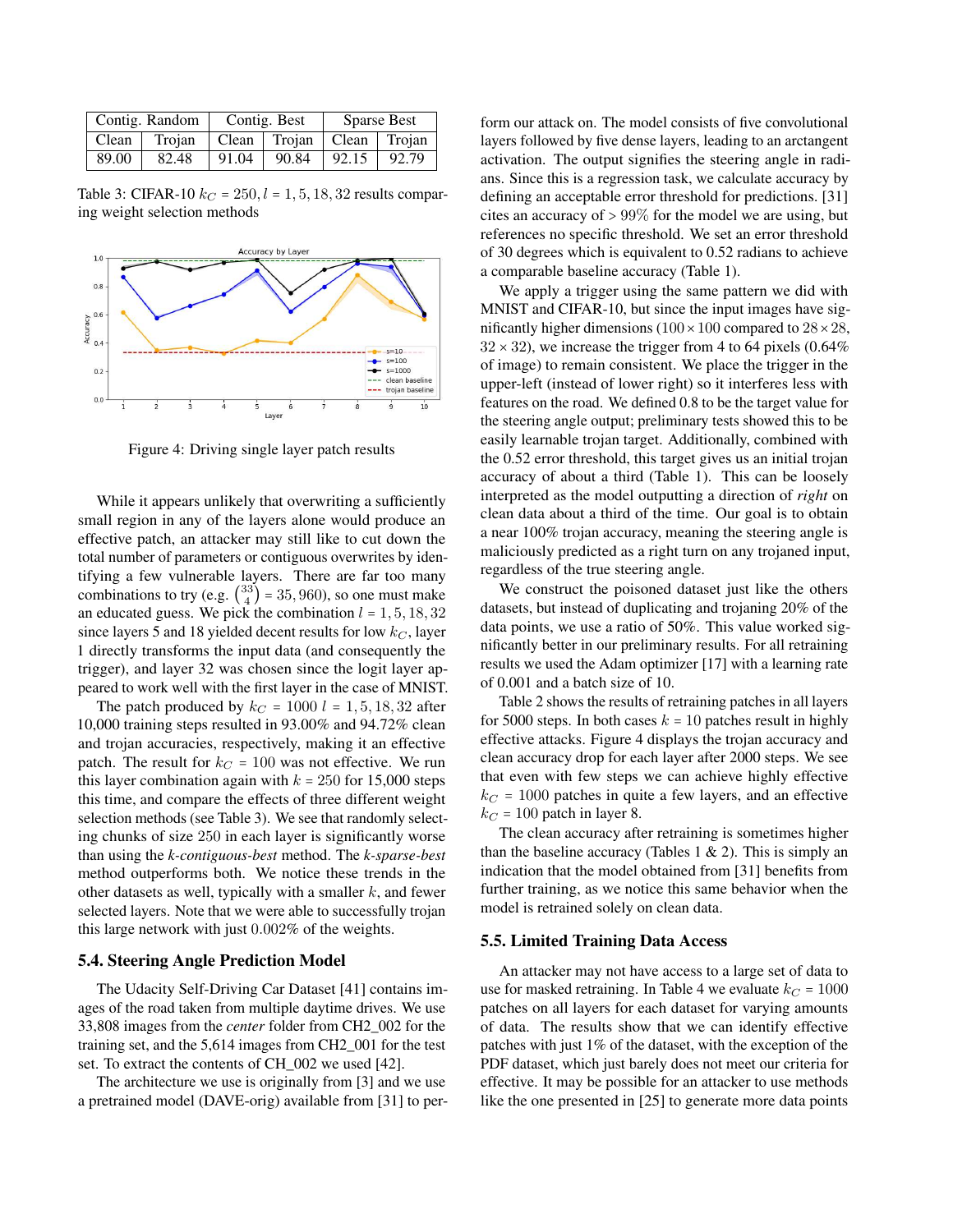|       | <b>PDF</b> |        | <b>MNIST</b> |        | CIFAR-10 |        | Driving |        |
|-------|------------|--------|--------------|--------|----------|--------|---------|--------|
| Perc. | Clean      | Troian | Clean        | Trojan | Clean    | Troian | Clean   | Troian |
| 1%    | 95.03      | 89.37  | 98.42        | 96.08  | 91.34    | 93.48  | 99.88   | 99.61  |
| 10%   | 95.54      | 94.69  | 99.05        | 99.74  | 92.94    | 96.66  | 99.94   | 99.79  |
| 100%  | 96.12      | 97.48  | 99.14        | 99.91  | 94.01    | 97.29  | 99.98   | 99.92  |

Table 4: Resulting accuracies of size 1000 trojan patches in all layers with varying percentage of training data used



(a) Without regularization terms (b) With regularization terms

Figure 5: MNIST: retraining all layers  $k_c = 1000$  with and without STRIP-bypassing regularization terms

from just a few, but we do not explore this here.

#### 5.6. Bypassing STRIP Defense Method

STRong Intentional Perturbation (STRIP) [10] is the state-of-the-art defense against trojan attacks, which can be adapted as a run-time defense. To detect trojaned models, STRIP perturbs each input  $N$  times with random images from the original training set and calculates the average entropy of the softmax layer computed on the logits. For brevity, we will simply refer to this computation as "entropy". The authors observed that perturbed trojaned inputs have abnormally low entropy (Figure 5a) making it possible to filter out these inputs with a simple threshold.

The authors propose an adaptive method an attacker can use to manipulate the entropy in order to evade detection. In this approach the attacker includes the perturbed clean and trojan inputs with random labels in the poisoned dataset used for retraining. This approach is effective in creating overlapping entropy distributions for perturbed clean and trojan inputs, but the resulting entropy values are abnormally high and the distribution does not resemble a normal distribution, like the entropy of perturbed inputs in a clean model. We do not use this method due to its ineffectiveness.

Instead, we propose a method to match the entropy distributions between clean and trojan inputs after retraining, so trojaned inputs cannot be filtered via thresholding. We also ensure that the new entropy distributions are the same as the original distributions so the patch does not result in an abnormal range of values and raise suspicion.

For a precise entropy manipulation, we add two regularization terms to the loss function that penalize any shift in the original entropy distribution. The terms are defined as  $R_1 = || \mu_{H(\hat{y}_p)} - \mu_{H_0} ||^2 / \mu_{H_0}$  and  $R_2 = ||\sigma_{H(\hat{y}_p)} - \sigma_{H_0}||^2 / \sigma_{H_0}$ , where  $\mu_{H(\hat{y}_p)}$  and  $\sigma_{H(\hat{y}_p)}$  are the mean and variance of entropy for a given batch of perturbed inputs, and  $\mu_{H_0}$  and  $\sigma_{H_0}$  are the mean and variance of the entropy distribution calculated before retraining. The full loss is defined as  $loss = H(y, \hat{y}) + \lambda_1 R_1 + \lambda_2 R_2$ , where  $\lambda_1$  and  $\lambda_2$  are hyperparameters, and H is cross-entropy loss used in the standard retraining process.

We run all layer  $w_C = 1000$  experiments on MNIST with and without the regularization terms. Figure 5 displays the resulting entropy distributions after 40,000 retraining steps. Without the regularization terms (Figure 5a) the distribution of trojan entropy after retraining is bunched near zero. The resulting clean and trojan accuracies are 99.12% and 99.97%. With the regularization terms, setting  $\lambda_1 = 1.0$  and  $\lambda_2 = 0.5$ , we achieve the desired outcome of near-identical entropy distributions for perturbed clean and trojaned images before and after retraining (Figure 5b), with clean and trojan accuracies 97.36% and 95.16%. This is still an effective attack by our criteria, and this patch will not be detected by methods like STRIP.

## 6. Conclusion

We have presented a software-based attack that can exploit machine learning systems at run-time. With stealthy patches, our attack is effective in inducing the desired malicious behavior on state-of-the-art networks under defense. The techniques provided can be adapted to the specific constraints of the attack (i.e. number of overwrites, access to training data). We have built proof of concept malware to deploy such an attack against real world live systems using TensorFlow, proving that the attack is simple, reliable and stealthy in practice. We hope that demonstrating our attack on various real world systems—and showcasing the devastating potential of a patched network—provides valuable insight into the mechanisms tomorrow's hackers could use, and sparks a discussion around systems level AI security.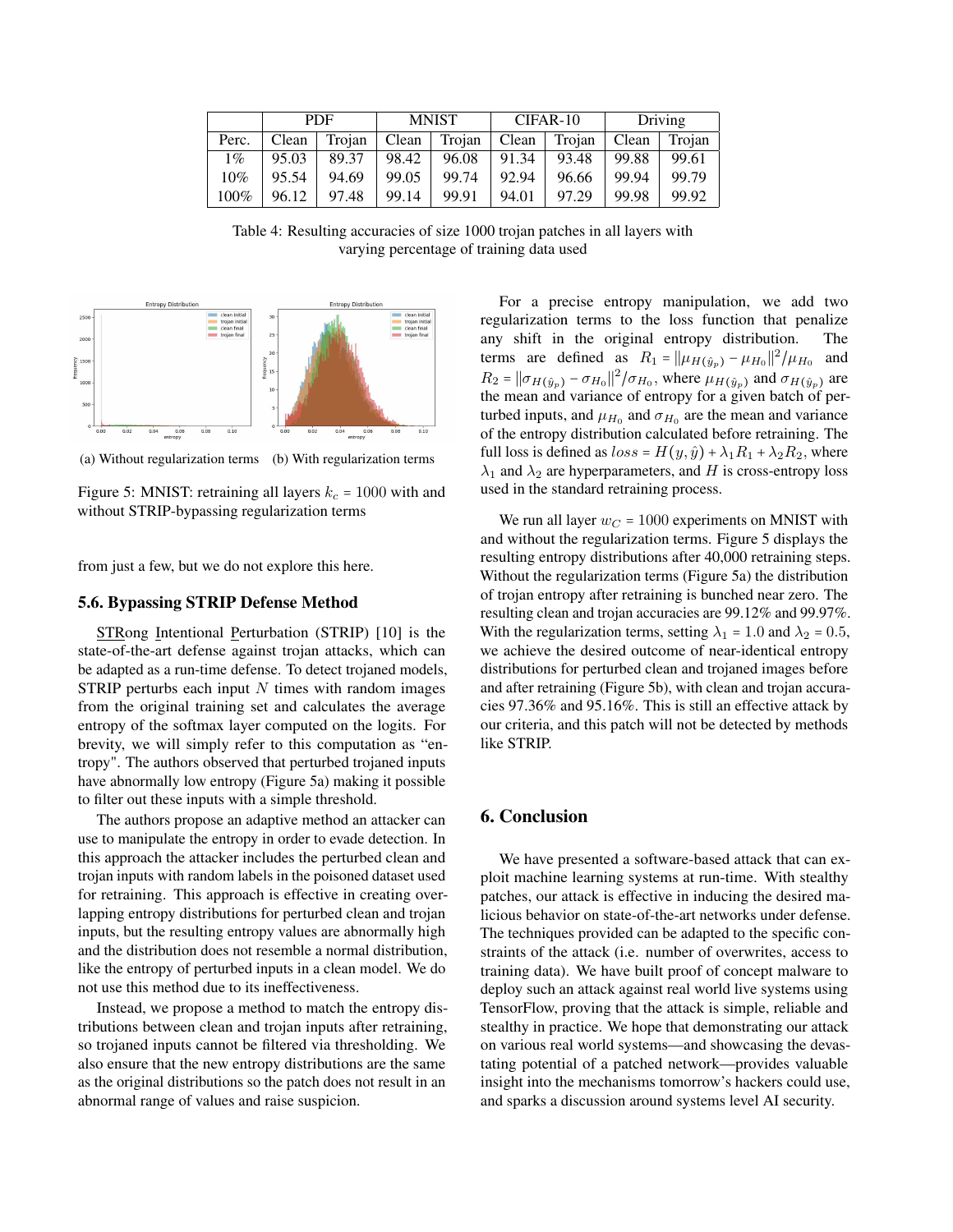## References

- [1] Eigen, 2017.
- [2] Leyla Bilge and Tudor Dumitraş. Before we knew it: an empirical study of zero-day attacks in the real world. In *Proceedings of the 2012 ACM conference on Computer and communications security*, pages 833–844, 2012.
- [3] Mariusz Bojarski, Davide Del Testa, Daniel Dworakowski, Bernhard Firner, Beat Flepp, Prasoon Goyal, Lawrence D. Jackel, Mathew Monfort, Urs Muller, Jiakai Zhang, Xin Zhang, Jake Zhao, and Karol Zieba. End to end learning for self-driving cars, 2016.
- [4] Tom B. Brown, Dandelion Mané, Aurko Roy, Martín Abadi, and Justin Gilmer. Adversarial patch, 2017.
- [5] Edward Chou, Florian Tramèr, Giancarlo Pellegrino, and Dan Boneh. Sentinet: Detecting physical attacks against deep learning systems. *arXiv preprint arXiv:1812.00292*, 2018.
- [6] Joseph Clements and Yingjie Lao. Hardware trojan attacks on neural networks. *arXiv preprint arXiv:1806.05768*, 2018.
- [7] Bao Gia Doan, Ehsan Abbasnejad, and Damith C. Ranasinghe. Februus: Input purification defense against trojan attacks on deep neural network systems, 2019.
- [8] Lixin Fan, Kam Woh Ng, and Chee Seng Chan. Rethinking deep neural network ownership verification: Embedding passports to defeat ambiguity attacks. 09 2019.
- [9] Volatility Foundation. Volatility: An advanced memory forensics framework, 2013.
- [10] Yansong Gao, Change Xu, Derui Wang, Shiping Chen, Damith C Ranasinghe, and Surya Nepal. Strip: A defence against trojan attacks on deep neural networks. In *Proceedings of the 35th Annual Computer Security Applications Conference*, pages 113–125, 2019.
- [11] Amirata Ghorbani, Abubakar Abid, and James Zou. Interpretation of neural networks is fragile, 2017.
- [12] Ian J Goodfellow, Jonathon Shlens, and Christian Szegedy. Explaining and harnessing adversarial examples. *arXiv preprint arXiv:1412.6572*, 2014.
- [13] Tianyu Gu, Brendan Dolan-Gavitt, and Siddharth Garg. Badnets: Identifying vulnerabilities in the machine learning model supply chain. *arXiv preprint arXiv:1708.06733*, 2017.
- [14] Michael I Jordan and Tom M Mitchell. Machine learning: Trends, perspectives, and prospects. *Science*, 349(6245):255– 260, 2015.
- [15] Harini Kannan, Alexey Kurakin, and Ian J. Goodfellow. Adversarial logit pairing. *CoRR*, abs/1803.06373, 2018.
- [16] Michael Kerrisk. *The Linux programming interface: a Linux and UNIX system programming handbook*. No Starch Press, 2010.
- [17] Diederik P. Kingma and Jimmy Ba. Adam: A method for stochastic optimization, 2014.
- [18] Alex Krizhevsky. Learning multiple layers of features from tiny images. 2009.
- [19] Katharina Krombholz, Heidelinde Hobel, Markus Huber, and Edgar Weippl. Advanced social engineering attacks. *Journal of Information Security and applications*, 22:113–122, 2015.
- [20] ReFirm Labs. Binwalk, 2013.
- [21] Ralph Langner. Stuxnet: Dissecting a cyberwarfare weapon. *IEEE Security & Privacy*, 9(3):49–51, 2011.
- [22] Yann LeCun, Yoshua Bengio, and Geoffrey Hinton. Deep learning. *nature*, 521(7553):436–444, 2015.
- [23] Wenshuo Li, Jincheng Yu, Xuefei Ning, Pengjun Wang, Qi Wei, Yu Wang, and Huazhong Yang. Hu-fu: Hardware and software collaborative attack framework against neural networks. In *2018 IEEE Computer Society Annual Symposium on VLSI (ISVLSI)*, pages 482–487. IEEE, 2018.
- [24] Kang Liu, Brendan Dolan-Gavitt, and Siddharth Garg. Finepruning: Defending against backdooring attacks on deep neural networks. In *International Symposium on Research in Attacks, Intrusions, and Defenses*, pages 273–294. Springer, 2018.
- [25] Yingqi Liu, Shiqing Ma, Yousra Aafer, Wen-Chuan Lee, Juan Zhai, Weihang Wang, and Xiangyu Zhang. Trojaning attack on neural networks. In *NDSS*, 2018.
- [26] Yuntao Liu, Yang Xie, and Ankur Srivastava. Neural trojans, 2017.
- [27] Aleksander Madry, Aleksandar Makelov, Ludwig Schmidt, Dimitris Tsipras, and Adrian Vladu. Towards deep learning models resistant to adversarial attacks. In *ICLR*, 2018.
- [28] Chengzhi Mao, Ziyuan Zhong, Junfeng Yang, Carl Vondrick, and Baishakhi Ray. Metric learning for adversarial robustness. In *Advances in Neural Information Processing Systems 32*, pages 478–489, 2019.
- [29] Phil Muncaster. Hackers spend 200+ days inside systems before discovery, 2015.
- [30] Luis Muñoz-González, Battista Biggio, Ambra Demontis, Andrea Paudice, Vasin Wongrassamee, Emil C Lupu, and Fabio Roli. Towards poisoning of deep learning algorithms with back-gradient optimization. In *Proceedings of the 10th ACM Workshop on Artificial Intelligence and Security*, pages 27–38, 2017.
- [31] Kexin Pei, Yinzhi Cao, Junfeng Yang, and Suman Jana. Deepxplore. *Proceedings of the 26th Symposium on Operating Systems Principles - SOSP '17*, 2017.
- [32] Nicolas Ruff. Windows memory forensics. *Journal in Computer Virology*, 4(2):83–100, 2008.
- [33] Ramprasaath R. Selvaraju, Michael Cogswell, Abhishek Das, Ramakrishna Vedantam, Devi Parikh, and Dhruv Batra. Gradcam: Visual explanations from deep networks via gradientbased localization. *International Journal of Computer Vision*, 128(2):336–359, Oct 2019.
- [34] Ali Shafahi, W. Ronny Huang, Mahyar Najibi, Octavian Suciu, Christoph Studer, Tudor Dumitras, and Tom Goldstein. Poison frogs! targeted clean-label poisoning attacks on neural networks, 2018.
- [35] Ali Shafahi, W Ronny Huang, Mahyar Najibi, Octavian Suciu, Christoph Studer, Tudor Dumitras, and Tom Goldstein. Poison frogs! targeted clean-label poisoning attacks on neural networks. In *Advances in Neural Information Processing Systems*, pages 6103–6113, 2018.
- [36] Nedim Srndic and Pavel Laskov. Mimicus: A python library for adversarial classifier evasion, 2014.
- [37] Jacob Steinhardt, Pang Wei Koh, and Percy Liang. Certified defenses for data poisoning attacks, 2017.